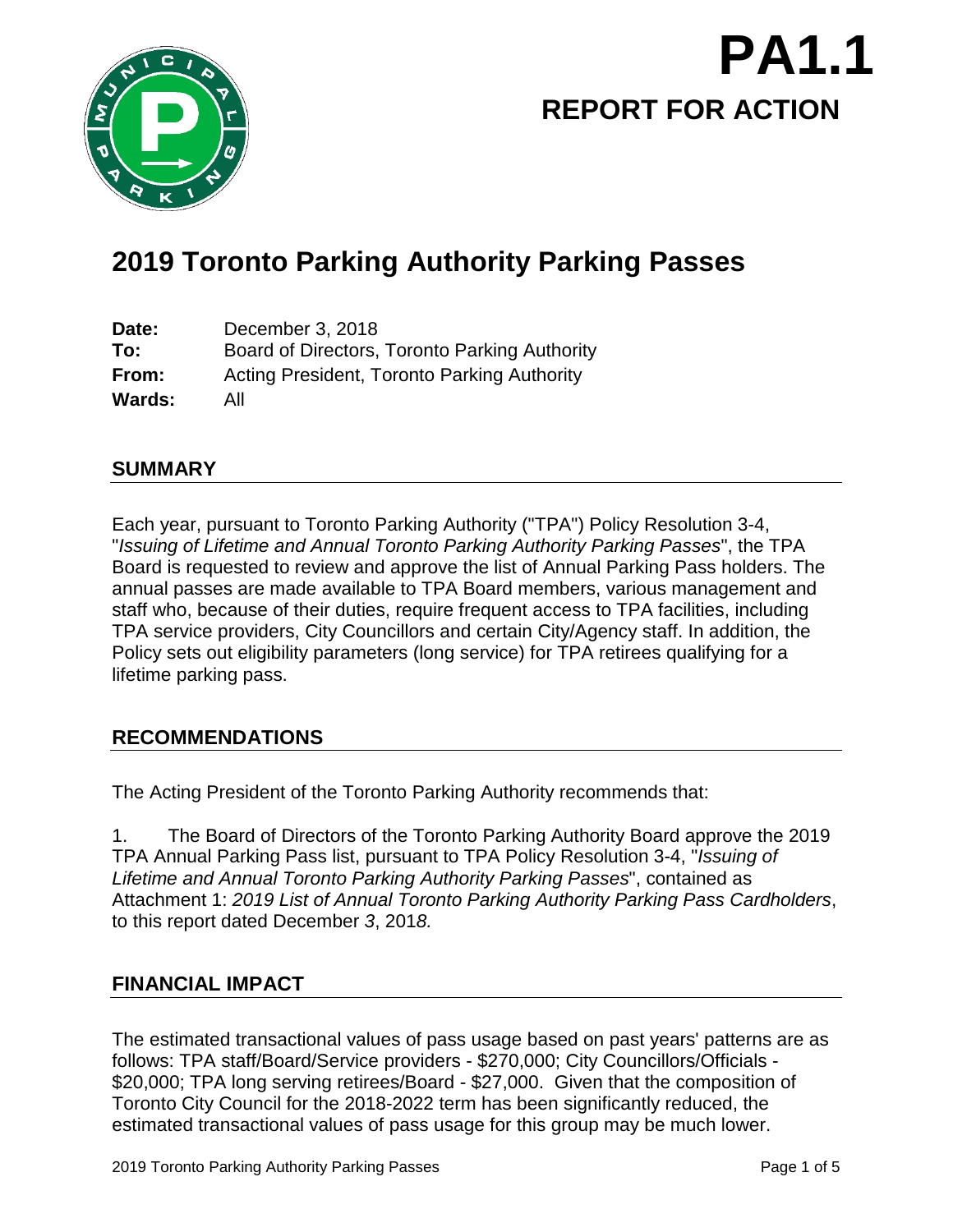TPA Policy Resolution 3-4, *Issuing of Lifetime & Annual TPA Parking Passes,* contained in Attachment 2 of this report, governs the issuance of annual and lifetime parking passes. This longstanding policy was last amended by the Board of Directors at its meeting of October 22, 2014 (Board Minute #14-142).

The most recent annual Board review and approval of the Annual Parking Pass list, as mandated in the Policy, was carried out by the Board at its meeting of February 5, 2018. <http://app.toronto.ca/tmmis/viewAgendaItemHistory.do?item=2018.PA7.3>

## **COMMENTS**

The Policy sets out a number of groups who are eligible for the issuance of an annual parking pass, which is valid for one calendar year (subject to staffing and position changes which may occur during the course of the year) and include: TPA Board members and various staff and service providers who, because of their duties (for example, maintenance and enforcement personnel, revenue collections, staff frequently attending meetings, design and construction inspection, equipment auditing, snow clearing, landscaping, etc.) require frequent access to TPA facilities; City Councillors; and certain City/Agency staff. The pass allows free access to parking privileges at TPA off-street facilities and on-street pay and display locations. It is intended to be used primarily when on City or Authority business, and to enable holders to familiarize themselves with TPA facilities and operations, and to provide opportunity to pass on observations and critiques that we may use to address potential improvement to service quality. Long-serving TPA retirees and former Board members are also eligible for issuance of a "lifetime" pass for Green P facilities as per the requirements noted in the Policy. The 2019 list is provided in Attachment 1.

# **CONTACT**

Robin Oliphant, Acting President, Toronto Parking Authority Telephone: (416) 393-7282, Email: [Robin.Oliphant@toronto.ca](mailto:Robin.Oliphant@toronto.ca) 

### **SIGNATURE**

\_\_\_\_\_\_\_\_\_\_\_\_\_\_\_\_\_\_\_\_\_\_\_\_\_\_\_\_\_\_\_\_\_\_\_ Robin Oliphant Acting President, Toronto Parking Authority

### **ATTACHMENTS**

Attachment 1: TPA 2019 List of Annual Parking Pass Cardholders Attachment 2: TPA Board Policy Resolution 3-4: Issuing of Lifetime & Annual TPA Parking Passes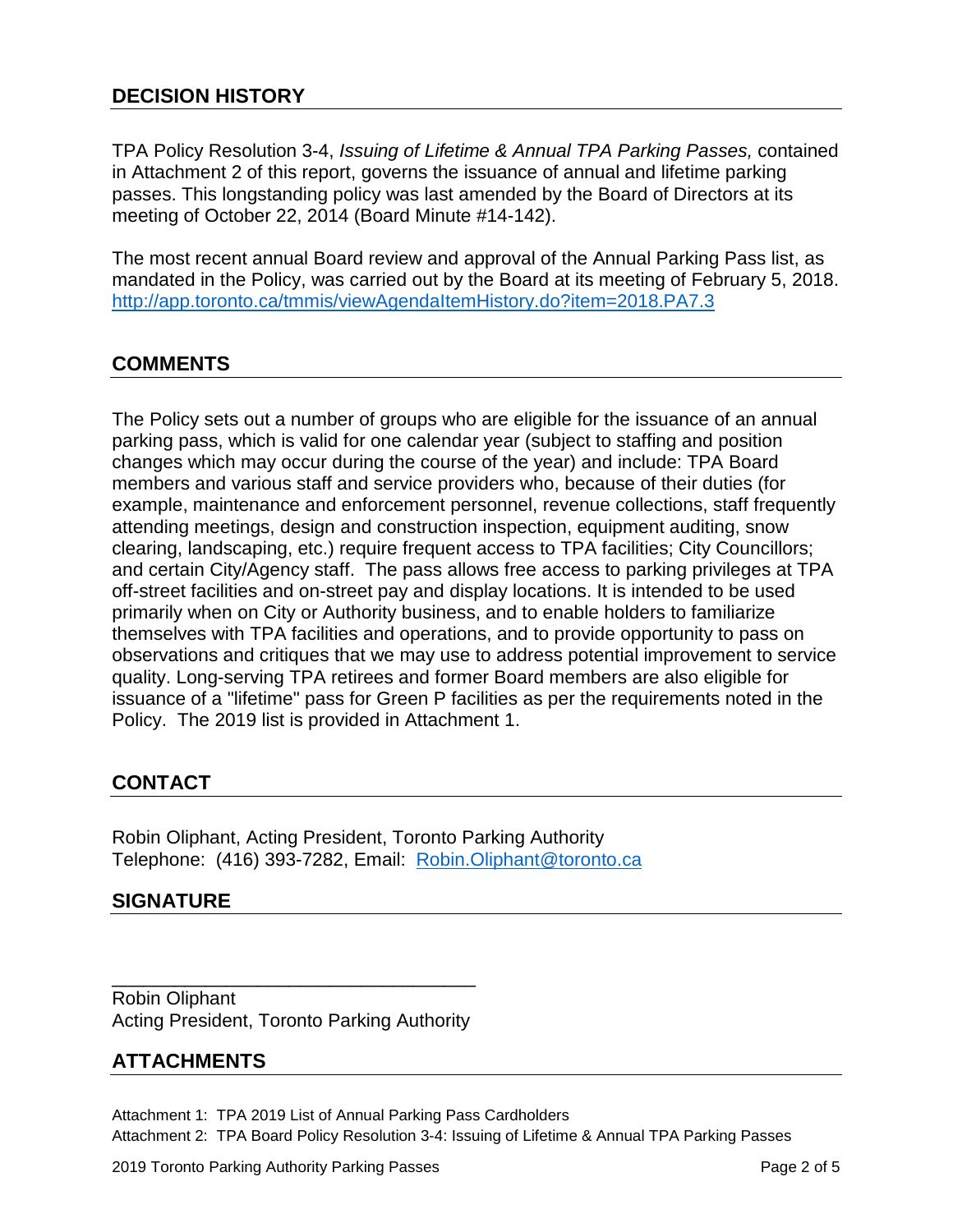# **ATTACHMENT 1:**

# **TPA 2019 LIST OF ANNUAL PARKING PASS CARDHOLDERS**

| (Recommended Amendments from 2018 Board Approved Cardholders' List)<br>GROUP: TPA MANAGEMENT, SUPERVISORY AND OPERATIONS STAFF, 146 Pass Cards)                                                                                                                                                                                                                                                                                                                                                             |                                                                                                                                                                                                                                                                                                                                                                                                                                                                     |                                                                                                                                                                                                                                                                                                                                                                                                                                                                   |                                                                                                                                                                                                                                                                                        |  |  |  |
|-------------------------------------------------------------------------------------------------------------------------------------------------------------------------------------------------------------------------------------------------------------------------------------------------------------------------------------------------------------------------------------------------------------------------------------------------------------------------------------------------------------|---------------------------------------------------------------------------------------------------------------------------------------------------------------------------------------------------------------------------------------------------------------------------------------------------------------------------------------------------------------------------------------------------------------------------------------------------------------------|-------------------------------------------------------------------------------------------------------------------------------------------------------------------------------------------------------------------------------------------------------------------------------------------------------------------------------------------------------------------------------------------------------------------------------------------------------------------|----------------------------------------------------------------------------------------------------------------------------------------------------------------------------------------------------------------------------------------------------------------------------------------|--|--|--|
|                                                                                                                                                                                                                                                                                                                                                                                                                                                                                                             |                                                                                                                                                                                                                                                                                                                                                                                                                                                                     |                                                                                                                                                                                                                                                                                                                                                                                                                                                                   |                                                                                                                                                                                                                                                                                        |  |  |  |
| A. Milliken Heisey, Q.C.<br>Agnes Siokalo<br>Alton East<br>Andreas Anemos<br>Andrew Drummond<br>Andy Sledziewski.<br>Anna Koczkowska<br>Anna Silletti.<br>Antonio Caminiti<br>Armindo Santo<br>Audrey Dickson<br>Barbara Mintz<br>Barry Martin<br><b>Brian Quinn</b><br><b>Chris Rutledge</b><br>Daniel Bobadilla<br>Darius Mosun<br>Dave E. Roberts<br>Domenico Pannozzo<br>Douglas Cass<br>Elke Rubach<br>Emil Zamiara<br>Frank Boehm<br>G.C. Daigle<br>George Borecki<br>George K. Soulis<br>George Kwan | George Mandrapilias<br>Geraldine Kozorys-Smith<br>Gloria Dupuis<br><b>Greg Parks</b><br>Gwynfor Thomas<br>Harry Aslin<br>Horne Eng<br>Hugh Hanlon<br>Hugo Espina<br>lan Alleyne<br>lan Rankin<br>Irfan Aziz<br>Jack McRae<br>Jameson Wong<br>Jim McMahon<br>Joel Rice<br>John Bero<br>John Maletich<br>Juan Loo<br>Karl <i><b>Plopard</b></i><br>Kay Aslin<br>Kevin Maracle<br>Krystyna Krok<br>Lennox Clarke<br>Lesley Browne<br>Leszek Zlotkowski<br>Lynne Hedley | Maria Correia<br>Maurice Anderson<br>Mian Aziz<br>Michael Grimes<br>Michael Koo<br>Michelle Koo<br>Michael Tziretas<br>Mike Feldman<br>Mike Moraites<br>Nick Jordache<br>Orestis Siaggas,<br>Patrick Moy<br>Paul Hrmo<br>Paul Kourounis<br>Paul Scargall<br>Peter Cahill<br>Peter Ing<br>Peter Leon<br>Peter Prescott<br>R. Everard<br>Ramzan Salehmohamed<br>Reginald W. Lewis<br>Robert Bundy<br>Robert Johnston<br>Rocco Plantamura<br>Rod McNeely<br>Ron Tsin | GROUP: BOARD MEMBERS (PAST & PRESENT) AND LONG SERVING TPA EMPLOYEES (OVER 20 YEARS SERVICE) (91 Pass Cards)<br>Sam Roussos<br>Shimshon Posen<br>Silvana Cargoe<br>Stan Kumorek<br>Steve Batscos<br>Tadeusz Romaniuk<br>Victor Smith<br>Wasim Ahmed<br>Wayne Hubley<br>Yeewing Fortune |  |  |  |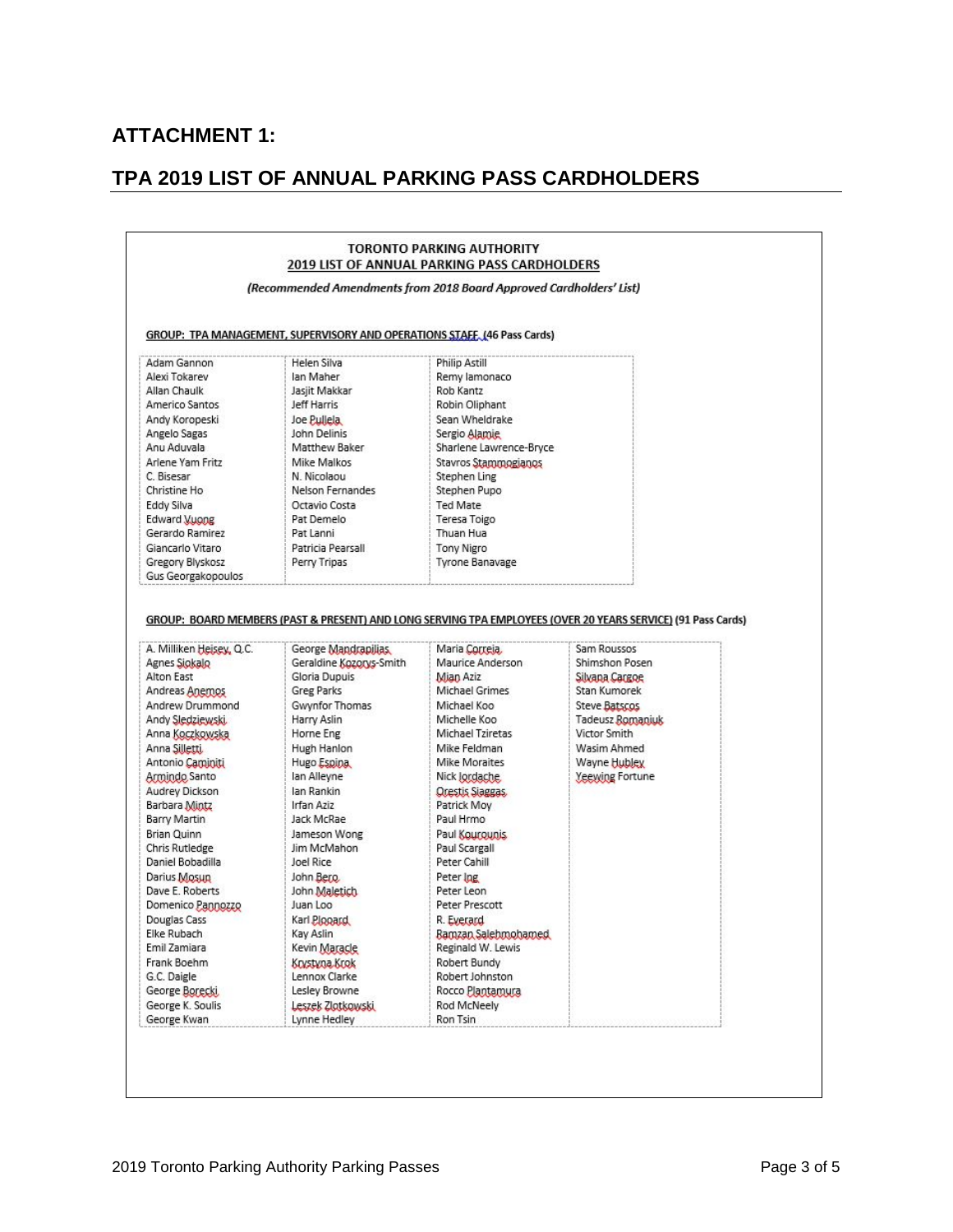#### GROUP: CITY OF TORONTO, AGENCIES AND COUNCILLORS \* (26 Pass Cards)

Ana Bailão Aria Bailao<br>Anthony Perruzza John Filion<br>Brad Bradford Josh Matlow<br>Cynthia Lai Kristyn Wong Franchischer Helley Carp Helley Carp Helley Carp Helley Carp Helley Carp Helley Carp Helley Carp Helley Carp Helley Carp Helley Carp Helley Carp Helley Carp Helley Carp Helley Carp Helley Carp Helley Carp Helley Carp John John Kiru<br>James Pasternak<br>Jennifer McKelvie

Joe Cressy Shelley Carroll Stephen Holyday

Note:

\* Mayor and two Councillor members do not require the use of a parking pass card.

#### **GROUP: OTHER (211 Pass Cards)**

| <b>Customer / Category</b>                     | <b>Number of Pass Cards</b><br><b>Required for 2019</b> |
|------------------------------------------------|---------------------------------------------------------|
| <b>City Corporate Security</b>                 |                                                         |
| Exhibition Place Contract (Test Cards)         | $\overline{2}$                                          |
| <b>G4S Security</b>                            | 4                                                       |
| Landscape Contract                             | 3                                                       |
| Line Marking Contract                          |                                                         |
| Precise Parklink Contract (Service Cards)      | 20                                                      |
| Snow Removal Contract                          | 24                                                      |
| TPA (TTC - Garbage Removal)                    | $\mathcal{P}$                                           |
| TPA Collection Audit (On-Street Crew)          | 10                                                      |
| TPA Collection Audit (POF)                     | 1                                                       |
| <b>TPA Enforcement Staff</b>                   | 29                                                      |
| <b>TPA Facilities Maintenance</b>              | 28                                                      |
| TPA Maintenance Technicians - Level 1          | 16                                                      |
| TPA Maintenance Technicians - Level 2          | 9                                                       |
| <b>TPA Operational Support</b>                 | 3                                                       |
| <b>TTC Operations</b>                          | 30                                                      |
| <b>TTC Station Managers/Special Constables</b> | 24                                                      |
| <b>TTC-TPS</b>                                 | Λ                                                       |